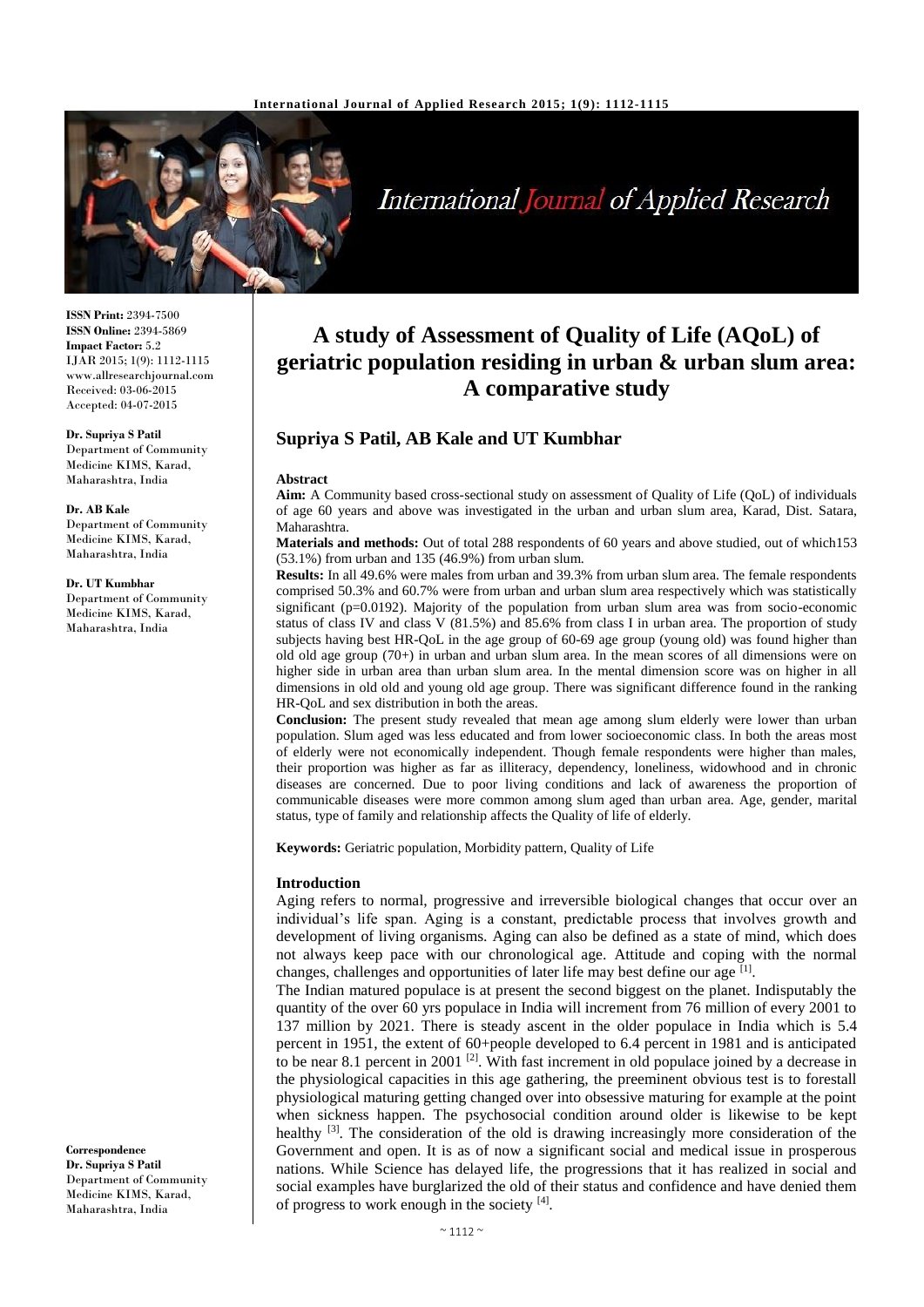One cannot stop aging, so considering upcoming problems with aging WHO has selected the theme of world health day in year 2012 on geriatrics. The title of the theme was "Aging and health: add years to life" This means whatever extra years added to life that should be lived as high quality as possible and with full health. They should be independent and enjoy their life happily. To calculate QoL (Quality of Life) require a scientific and approved tool as it is a subjective phenomenon. Such studies conducted in urban and urban slum area are very rare. So this study was conducted to see the difference in QoL among elderly population in urban and urban slum area and to study the causative factors, if exits, between these two groups.

#### **Material and Method**

This study was conducted in Urban and urban slum area of Karad town, Dist. Satara, Maharashtra. The urban slum area is a slum community adopted under the Urban Health Training Center (UHTC) of KIMS Karad, situated on National Highway -4 (Pune -Bangalore). There are fifteen residential areas present in the Karad town, out of which Somwar Peth was selected randomly by using lottery method. All individuals 60 years and above were taken as study subjects from this residential area. The other group of all individuals 60 years and above were the study subjects of urban slum area, which is an authorized slum community adopted under the Urban Health Training Centre (UHTC) of dept of Community Medicine of KIMS, at Agashivnagar, Karad and 2 kms away from the KIMS hospital with total population around 1700, comprising of Hindus, Muslims and Buddha was drawn randomly. This area has mixed (viz. kachha, pakka house) constructions. The Project was completed by utilizing the Assessment of Quality of Life (AQoL) instrument (Australian Center for Quality of Life) 21 with due composed assent, involving 5-measurements of absolute 15-things to evaluate the Health Related Quality Of Life (HR-QoL). The dimensions were illness, independence, relationship, senses and mental. Each dimension consists of three –items. The information on personnel data, family, social and psychological background was collected. Thorough medical examination of each elderly subject was carried out at home. For height the subject was asked to stand with back against wall without foot wear, heels touching the ground, arms to the side and eyes on front, parallel to ground. The reading coinciding with the occipital edge with a scale put perpendicular to it and was noted with the help of measuring tape. Weight of all study subjects with minimum cloths on the body was recorded in kilograms with the help of dial weighing scale which was at Zero before measuring it. Blood pressure was measured in supine position with standardized sphygmomanometer.

The important observations and morbid conditions requiring further investigations or special treatment were referred to Sub-district hospital Karad or Krishna hospital. Illness found in the aged was treated with the available treatment and counseling. Chronic systemic diseases with established diagnosis by a specialist in that field and on treatment was considered a positive case.

Data was collected and entered onto an excel data spread sheet. Rates, ratios and suitable statistical methods used by the software – statistical package SPSS version 20.Data were condensed in the form of tables, graphs and diagrams. Chisquare test was applied to analyze the association between different socioeconomic factors and was considered significant when probability was less than 0.05.



**Fig 1:** Spot Map A) Urban area; B) Urban Slum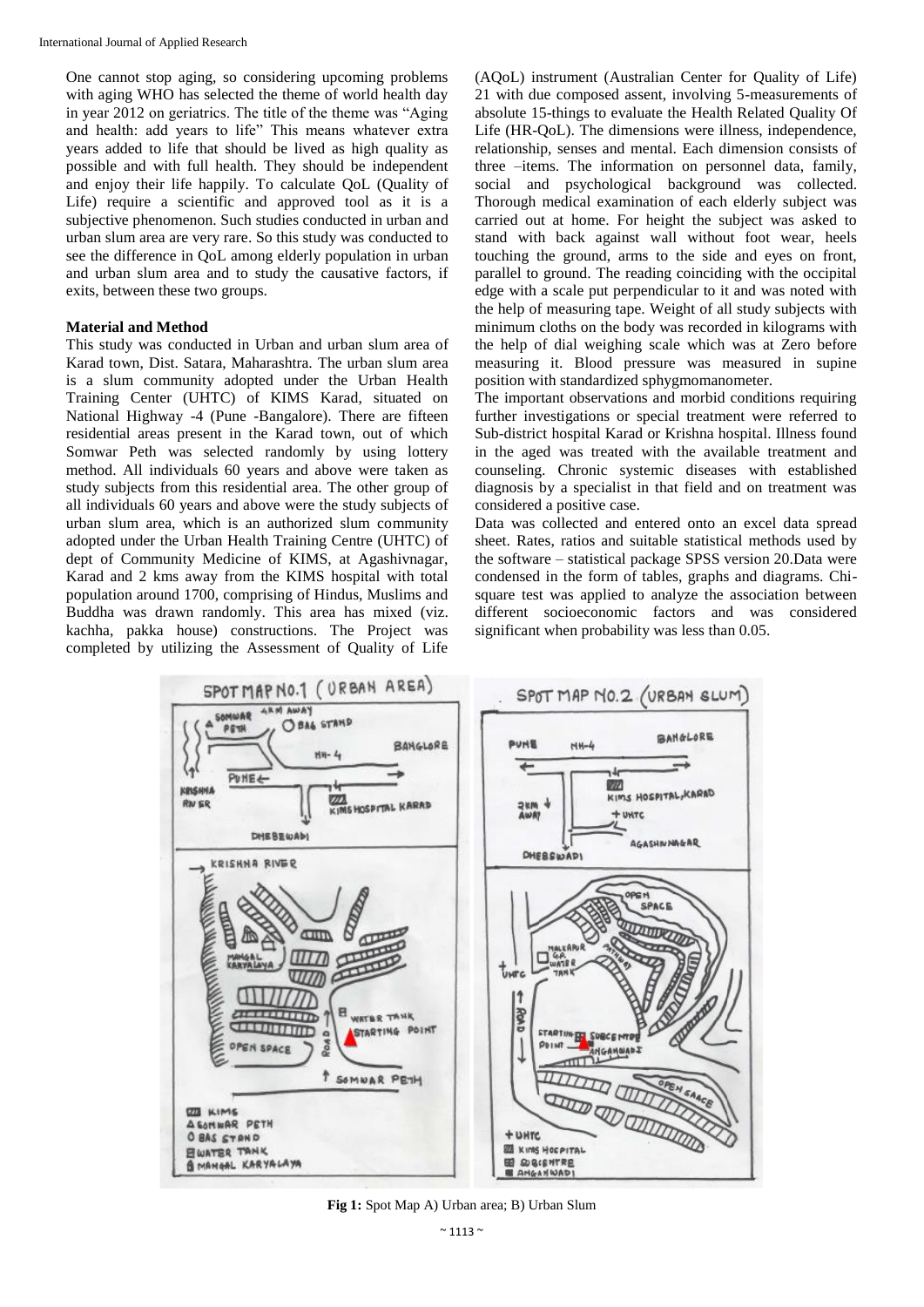### **Results and Discussion**

**Sociodemographic factors of Urban and urban slum area** The proportion of elderly found in urban area was 10.1% and in urban slum area was 7.9%, which was found higher in urban area and lower in urban slum area compared with recent statistics in NSSO survey 2007-085 (India:7.5%, Maharashtra:8.7%) Majority of the population was from the age group 60-69 years i.e. young old (urban slum=69.6%, urban=60.1%). There was significant difference in the age distribution in urban and urban slum area. It was found that 30.4% from urban slum and 39.9% from urban area belonged to the age group 70 years and above. It showed that longevity among urban population was more than the urban slum population.

Illiteracy among both the groups combined was found 49.3%. While respondents in urban slum it was 80.7%, which was higher than urban area (21.6%). There was significant difference in the literacy rate between two areas (*p<*0.0001). This could be because of lack of awareness regarding the importance of education in urban slum population. Female investigation subjects were more unskilled than guys in both the examination territories. This could be expected to teaching females in those days was not considered as significant concerning a marriage at an early age. In urban and urban slum area number of males as head of the families was significantly more than females (*p<*0.0001). Total number of head of family among elderly subjects was 57.5% in urban area and 59.3% in urban slum area. The reason for such findings could be due to traditional male predominance in the country like India.

In the urban area 85.5% males and 55.8% female respondents were living with spouse and only 14.4% were widower(wife died), which was higher in widows(husband died) (44.2%). Similarly in the urban slum area 56.1% were widows and 22.6% were widower. Majority of the subjects belonged to joint families (urban  $= 50.3\%$ , urban slum  $=62.2\%$ ) However in the current study in urban area 85.6% were from class I, 11.8% from class II, 2.6% from class III; while no one was from class IV and class V There was significant difference found in the socioeconomic status of urban and urban slum area (*p<*0.001) may be because having no fixed earnings, poor literacy rate, no social support system in slum area.

56.15% females were having tobacco addiction, while only 11.7% urban females having same addiction. As mishari a (one form of tobacco) user among females were more common in urban slum than urban area and was statistically significant.

#### **Morbidity Pattern**

32.6% from urban and 51% from urban slum population having irregular sleeping habits. Irregular sleeping habit in urban slum females (61%) was higher than urban females (40.2%).Both the areas showed significant difference in genders (urban; p=0.0147, urban slum; p=0.0122).a study conducted in Kashmir valley by Munshi *et al* showed 64.7% subjects were suffering from irregular sleeping habits which was found higher than present study which might be due to insecurity among the people in that area [5].

39.3% in urban and 34.6% in urban slum study subjects were having decreased appetite. The appetite was poor among female study subjects than males in both the study areas and showed significant difference(urban; p=0.0048,urban slum; p=0.0004) This may be due to physical independence of elderly in later life is closely linked with healthy lifestyle and females are overburdened with responsibilities even in old age & gender bias. Similar finding was found in Munshi *et al* study in which 37.2% subjects having poor appetite [5].

Normal range of BMI (Urban=53.6%, Urban slum=56.3%). In the overweight group proportion of subjects was slightly higher in the urban slum area (42.2%) than urban area (38.6%). In the Obese I category 7.2% urban subjects and 1.5% urban slum subjects were present. It was found that BMI in urban and urban slum area did not show statistically significant difference ( $p= 0.094$ ), also observed by other workers by Sharma *et al* and Sen Gupta *et al* study <sup>[6, 7]</sup>. urban area prevalence of diabetes among male study subjects (26%) was higher than females (16.9%). Cataract was found on higher side in male (urban=36.1%, urban slum=20.8%) than females (urban= 13.2%, urban slum=9.1%).Acid peptic disease was found equally in females in both areas (urban=18%, urban slum=16.9%), but it was higher in urban males (31.2%) than urban slum area (13.3%).

#### **Quality of Life**

About (Table 1) 48.96% of all study subjects in both the groups were having Best HR-QoL (Health Related Quality of Life) (rank 1st), out of which 60.7% and 38.6% in urban slum and urban area respectively. The proportion of bad HR-QoL (rank 4) was 5.9% in slum and 2.6% in urban area. The proportion of elderly having best HR-QoL was much higher in urban slum than urban area. The table shows significant difference in the scorers of both areas (*p<*0.0001). This suggests that the Quality of life among urban population was lower than that of the slum population. This is in contrast to notion that urban people have good quality of life which may be due to cumulative scored effect of various dimensions(viz. illness, independence, relationship, senses, mental) As most of the study subjects were migrated to slum from rural area, the aged population from urban slum was were less concern about their health and living conditions, while in urban area people were more aware of disease conditions and have high expectations in having good living conditions and from society. So these conditions may affect the Quality of life among both the study areas.

**Table 1:** Rank-wise distribution table of HR-QoL Score in urban and urban slum area.

| HR-OoL(Score)   | Urban $(\% )$ | $Slum (\% )$ | Total $(\% )$ |
|-----------------|---------------|--------------|---------------|
| $Best(0-9)$     | 59 (38.6)     | 82 (60.7)    | 141 (48.96)   |
| Good (10-18)    | 56 (36.6)     | 40(29.6)     | 96 (33.33)    |
| Average (19-27) | 33(21.6)      | 4(3)         | 37(12.85)     |
| Bad (28-36)     | 4(2.6)        | 8(5.9)       | 12(4.17)      |
| Worst (37-45)   | 1(0.7)        | 1(0.7)       | 2(0.69)       |

The mean scores of all dimensions in (table 2) All dimensions as reflected in overall HR-QoL score, with increasing mean scores the Quality of Life decreases in present study. As scores of all dimensions was higher in urban area suggests that HR-QoL was lower in urban area than urban slum area. In Mudey *et al*. study the elders living in the urban slum area had significantly lower level of Quality of Life in the domains of physical score  $\{51.2 \pm 7.1\}$ and psychological score  $\{51.3 \pm 7.12\}$  than the rural elderly populations [8]. As older from country region appreciate the power and have positive inclination about future because of customary ceremonies may influence their personal satisfaction. The result showed variation which may be